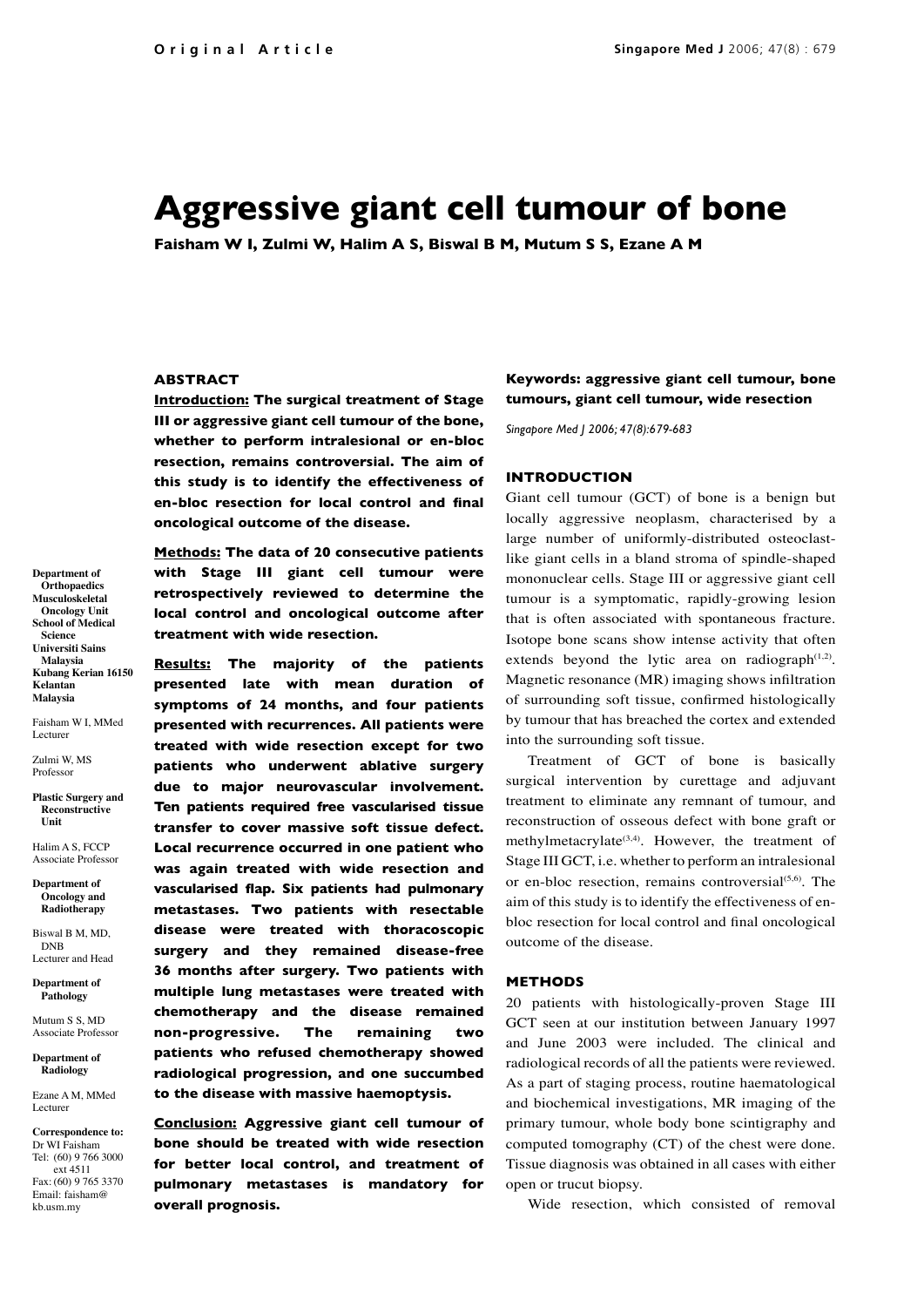| Case<br>no.       | Sex | Age | <b>Sites</b>          | <b>Remarks</b>                           | Surgical<br>procedures                                | Lung<br>metastases               | <b>Outcomes</b>                           |
|-------------------|-----|-----|-----------------------|------------------------------------------|-------------------------------------------------------|----------------------------------|-------------------------------------------|
| Ι.                | M   | 32  | Lt proximal tibia     |                                          | Fibular composite allograft                           |                                  | Infection                                 |
| 2.                | F   | 24  | Lt distal tibia       |                                          | Fibular composite allograft                           |                                  | <b>SWD</b>                                |
| 3.                | F.  | 23  | Rt distal radius      |                                          | Fibular graft                                         |                                  | <b>SWD</b>                                |
| 4.                | F.  | 33  | Rt distal femur       |                                          | Endoprosthesis                                        |                                  | <b>SWD</b>                                |
| 5.                | M   | 20  | Rt distal femur       | Metachronous<br>distal radius            | Above knee amputation                                 | Single nodule -<br>resected      | <b>SWD</b>                                |
| 6.                | M   | 33  | Rt distal radius      |                                          | Fibular graft                                         |                                  | <b>SWD</b>                                |
| 7.                | м   | 63  | Lt proximal tibia     | Dormant<br>9 years                       | Above knee amputation                                 | >5, both lobes                   | DOD 6 months -<br>massive haemoptysis     |
| 8.                | F.  | 32  | Lt distal femur       |                                          | Endoprosthesis, free flap                             |                                  | <b>SWD</b>                                |
| 9.                | M   | 21  | Lt distal femur       | Recurrent-<br>quadriceps<br>infiltration | Double vascularised fibular<br>graft knee orthrodesis | >5, both lobes                   | Asymptomatic-<br>progression of<br>nodule |
| 10.               | M   | 41  | Lt distal radius      |                                          | Fibular graft                                         |                                  | SWD                                       |
| $\mathsf{H}.$     | F   | 43  | Lt proximal<br>fibula | Recurrent-<br>knee joint<br>infiltration | Endoprosthesis, free flap                             | Double nodule -<br>resected      | <b>SWD</b>                                |
| 12.               | M   | 28  | Rt distal radius      | Recurrent                                | Vascularised fibular graft                            | >5, both lobes -<br>chemotherapy | Asymptomatic-<br>static                   |
| 13.               | M   | 35  | Lt distal radius      |                                          | Fibular graft                                         |                                  | SWD                                       |
| $\overline{14}$ . | м   | 24  | Rt proximal tibia     |                                          | Endoprosthesis                                        |                                  | <b>SWD</b>                                |
| 15.               | M   | 27  | Rt proximal tibia     |                                          | Endoprosthesis                                        | >5, both lobes -<br>chemotherapy | Asymptomatic-<br>static                   |
| 16.               | M   | 43  | Rt distal femur       |                                          | Endoprosthesis                                        |                                  | <b>SWD</b>                                |
| 17.               | м   | 28  | Rt distal radius      |                                          | Vascularised fibular graft                            |                                  | SWD                                       |
| 18.               | F.  | 33  | Rt distal radius      | Skin infiltration                        | Vascularised fibular graft                            |                                  | <b>SWD</b>                                |
| 19.               | F.  | 50  | Lt distal ulna        | Skin infiltration                        | Fusion, free tissue transfer                          |                                  | SWD                                       |
| 20.               | м   | 30  | Rt distal ulna        |                                          | <b>Wrist fusion</b>                                   |                                  | <b>SWD</b>                                |

**Table I. Series of patients with Stage III giant cell tumour of the bone.**

SWD: survived without disease; DOD: died of disease; Lt: left; Rt: right

of the tumour en-bloc with a cuff of normal tissue around the mass, was done according to biological anatomical barrier and MR imaging features. The surgical specimens were evaluated for microscopical extent of tumour at the margins and intramedullary marrow extension. Serial CT of the chest and whole body Technetium 99m bone scintiscans were taken at six-monthly intervals for two years and yearly thereafter for five years. Optional local radiological assessments were performed based on symptoms. The outcome of treatment in terms of local control and failure were recorded. Final oncological outcome and presence of pulmonary metastases and major complication in all patients were documented.

## **RESULTS**

There were 13 male and seven female patients, with

a mean age of 33 years (range 24-58 years). The location of primary tumours was the distal femur in five patients, proximal tibia in four, distal radius in seven, distal ulna in two, and one each in the proximal fibula and distal tibia. The median follow-up period for all patients was 30 months, ranging from 12 to 60 months. The most common presenting symptom was a painful bony swelling that occurred in 18 (90%) patients. Two patients presented late with arthritic pain and progressive swelling. Four patients presented with recurrent disease after primary treatment. Four patients presented with skin infiltration secondary to previous surgery and biopsy. 16 patients presented late before a definitive diagnosis was made (range six months to nine years), with a mean duration of symptoms of 24 months (Table I).

Classical histopathological features of GCT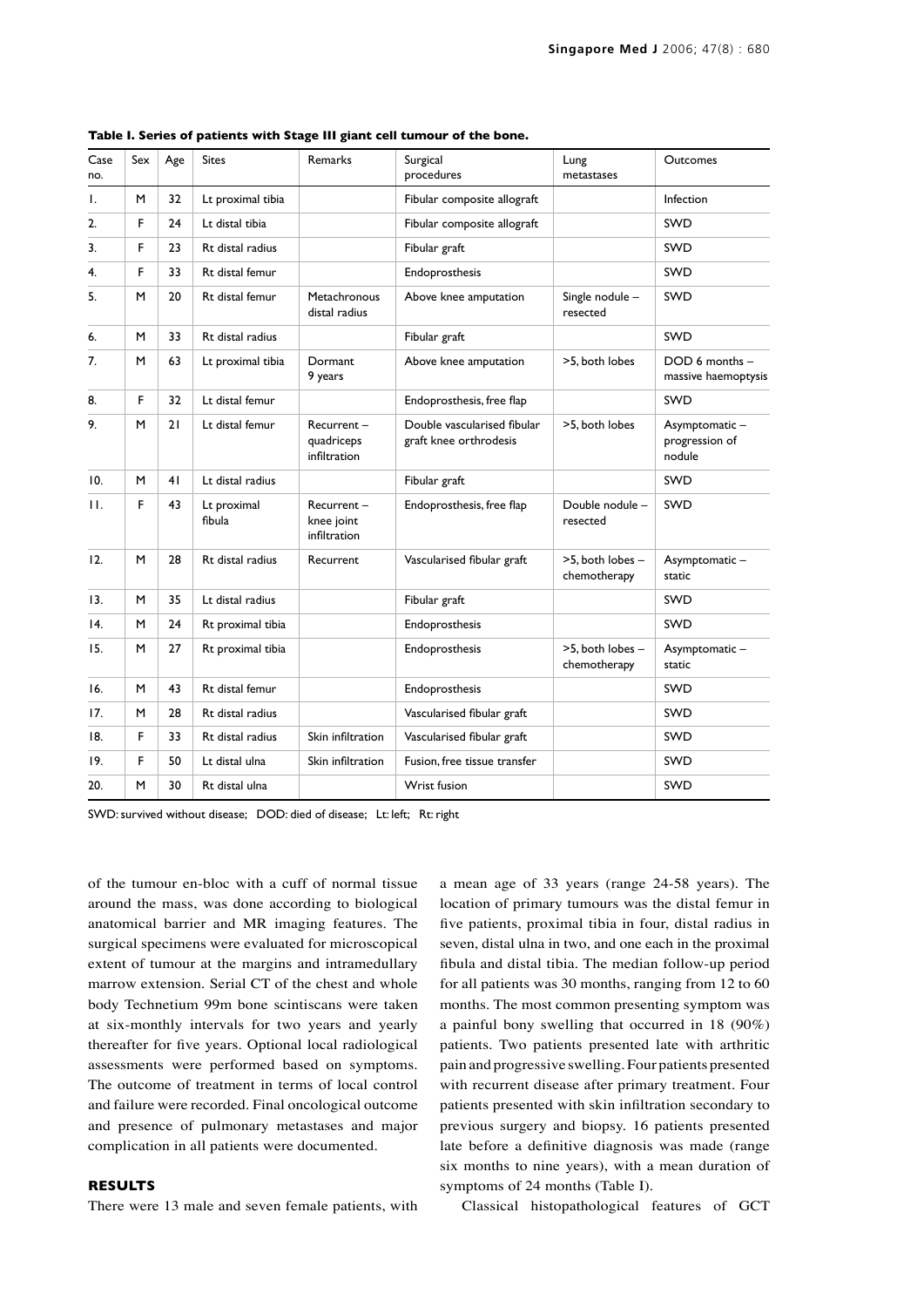

**Fig. 1** Case no. 20. A 30-year-old man presented with progressive swelling of distal ulna. There was significant soft tissue infiltration by a markedly hypervascular tumour. He was treated with wide resection and wrist fusion. He remained disease-free three years after surgery. (a) Clinical photograph shows the large distal forearm swelling. (b) Radiograph shows expansile lytic lesion with cortical break. (c) Surgical photograph shows a hypervascular tumour and soft tissue infiltration.

of the bone were observed in all patients. No histological evidence of malignant transformation was seen in any of the cases. Wide margin with 1 cm surrounding normal soft tissue was achieved in 16 cases and marginal of 1-2 mm in another four patients. Four patients with ulcers showed infiltration of the skin and the subcutaneous tissue. Amputation was the primary mode of surgical treatment in two patients. One patient presented with metachronous lesion of distal femur and distal radius. The lesion in distal femur had massive soft tissue infiltration and neurovascular infiltration posteriorly that precluded limb salvage surgery. Another patient presented nine years after initial diagnosis with aggressive behaviour and massive soft tissue and neurovascular involvement.

Limb salvage surgery was performed in 18 patients (Table I). All surgical specimens were evaluated for microscopical extension at the tumour margin and intramedullary marrow extension, and they were tumour-free in all cases. The osseous defects following resection of lower limb were reconstructed with endoprosthesis in seven patients. In one patient with recurrent tumour, the distal femur was reconstructed with double vascularised osteocutaneous fibular graft knee arthrodesis due to massive tumour infiltration into the quadriceps compartment. The proximal tibial osseous defects in



two patients were bridged with combined allograft and intramedullary vascularised fibular graft and knee arthrodesis. One patient who had distal tibial lesion was also treated with allograft fibular composite for ankle arthrodesis.

Aggressive lesions in distal radius were treated with a wide resection of margin in all patients. Vascularised osteocutaneous fibular grafts were performed in three patients due to massive soft tissue involvement and skin infiltration. The other three patients were treated with non-vascularised autogenenous ipsilateral fibular graft. Resection of the distal ulnar lesion resulted in wrist instability and massive soft tissue and skin defect. Osseous stability was achieved by wrist arthrodesis and pedicle lateral thigh flap was performed in this case to provide the soft tissue coverage (Fig. 1).

Local recurrence developed 12 months after surgery in one patient with a proximal tibial lesion, which was treated with wide resection and endoprosthesis reconstruction. The recurrent lesion was resected with wide margin, and reconstructed with vascularised latissimus dorsi flap. The patient was disease-free 24 months after surgery. Another patient with distal radius lesion developed a single skin nodule at the dorsal aspect after nine months. It was resected and the patient remained free of the disease.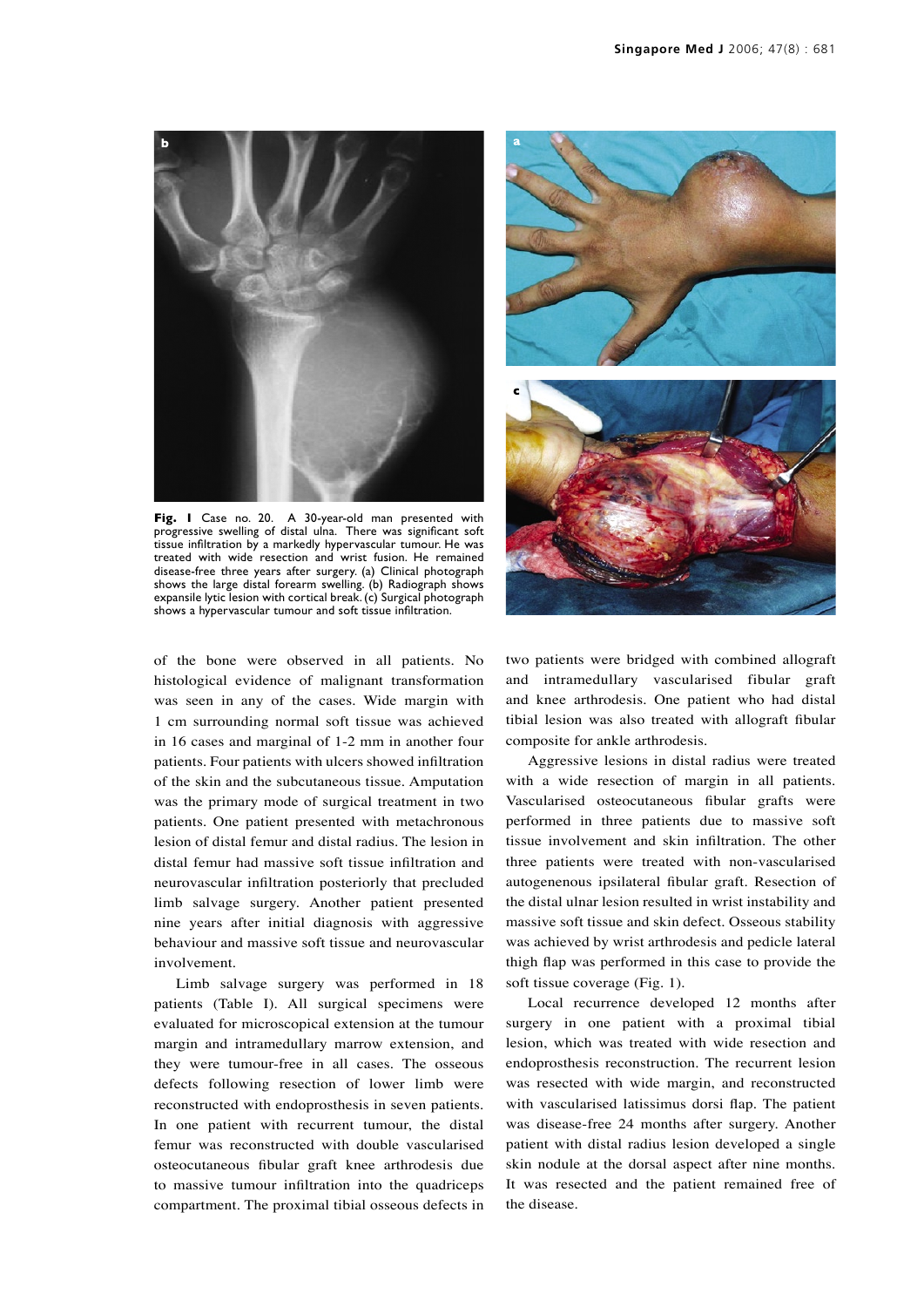

**Fig 2.** Case no. 12. A 28-year-old man presented with recurrent tumour of the distal radius, which was resected and reconstructed with vascularised fibular graft. He also had multiple pulmonary metastases that precluded surgical resection. He received six courses of adriamycin and cisplatin for six months. At present, he is asymptomatic and pulmonary nodules remain static. (a) Axial T1-W MR image shows distal radius giant cell tumour with massive soft tissue involvement. (b) Postoperative radiograph shows the vascularised fibular graft and wrist fusion. Axial CT images (c) at presentation shows multiple pulmonary metastases, and (d) after three years, shows no progression of pulmonary nodules.

Six patients had pulmonary metastases, and four presented with recurrence of lesion after intralesional surgery. One patient presented after nine years with locally-aggressive lesion and another patient had metachronous tumour of distal femur and radius. Two patients who had single and double metastatic tumour nodules, respectively, in the lung underwent thoracoscopical resection. Both were disease-free at 36 months after surgery. Two patients who had multiple nodules in the lung received six courses of adriamycin and ifosfamide. They remained asymptomatic and showed resolution with peripheral calcification of pulmonary nodules (Fig. 2).

The two patients who refused chemotherapy showed progression of the lung nodules. One patient subsequently succumbed to the disease at six months with massive haemoptysis. Two patients treated with fibular composite allograft developed chronic infection, which was controlled with repeated debridement and antibiotics. Both patients achieved osseous union 12 months after surgery, despite developing infections.

#### **DISCUSSION**

GCT is an infrequent and unpredictable bony lesion<sup> $(7)$ </sup>. Although numerous attempts have been made to predict the behaviour of GCT, there are no definite biological or histological parameters to determine the prognosis or aggressiveness of this lesion $(8)$ . A review of the histopathological evaluations in the patients in this series did not reveal any evidence of malignant change, despite being locally aggressive. The aggressive behaviour of GCT seems to occur more frequently in the oriental population<sup> $(9,10)$ </sup>. In our patients, GCT not only presented with locallyaggressive behaviour, it also had higher incidence of pulmonary metastases.

The treatment for GCT of bone is basically surgical resection. The decision whether to perform an intralesional excision (curettage) or en-bloc resection of the tumour, is based on local tumour extension $(3-5,11)$ . Curettage has been associated with a high rate of local recurrence that ranges from 22% to  $40\%$ <sup>(3-5)</sup>. Combination with adjuvant treatment, such as the use of phenol and methylmethacrylate, reduces the incidence of recurrence to less than  $10\%$ <sup>(3,4)</sup>. The local recurrence has been shown to correlate with aggressiveness of the lesion.

A sequential increase in local recurrence rate from Stage I to III with 7% in "quiescent", 26% in "active", and 41% in "aggressive" tumours respectively, has been observed $(4)$ . The patients with multiple local recurrences are more likely to develop metastases<sup>(4)</sup>. In our series, the patients had either presented late or had recurrent lesions with surrounding soft tissue infiltration. Wide resection has been shown to be a good alternative for local control of stage III disease with  $5\%$  recurrence<sup>(5,6)</sup>.

Amputation may be a good option for GCT of